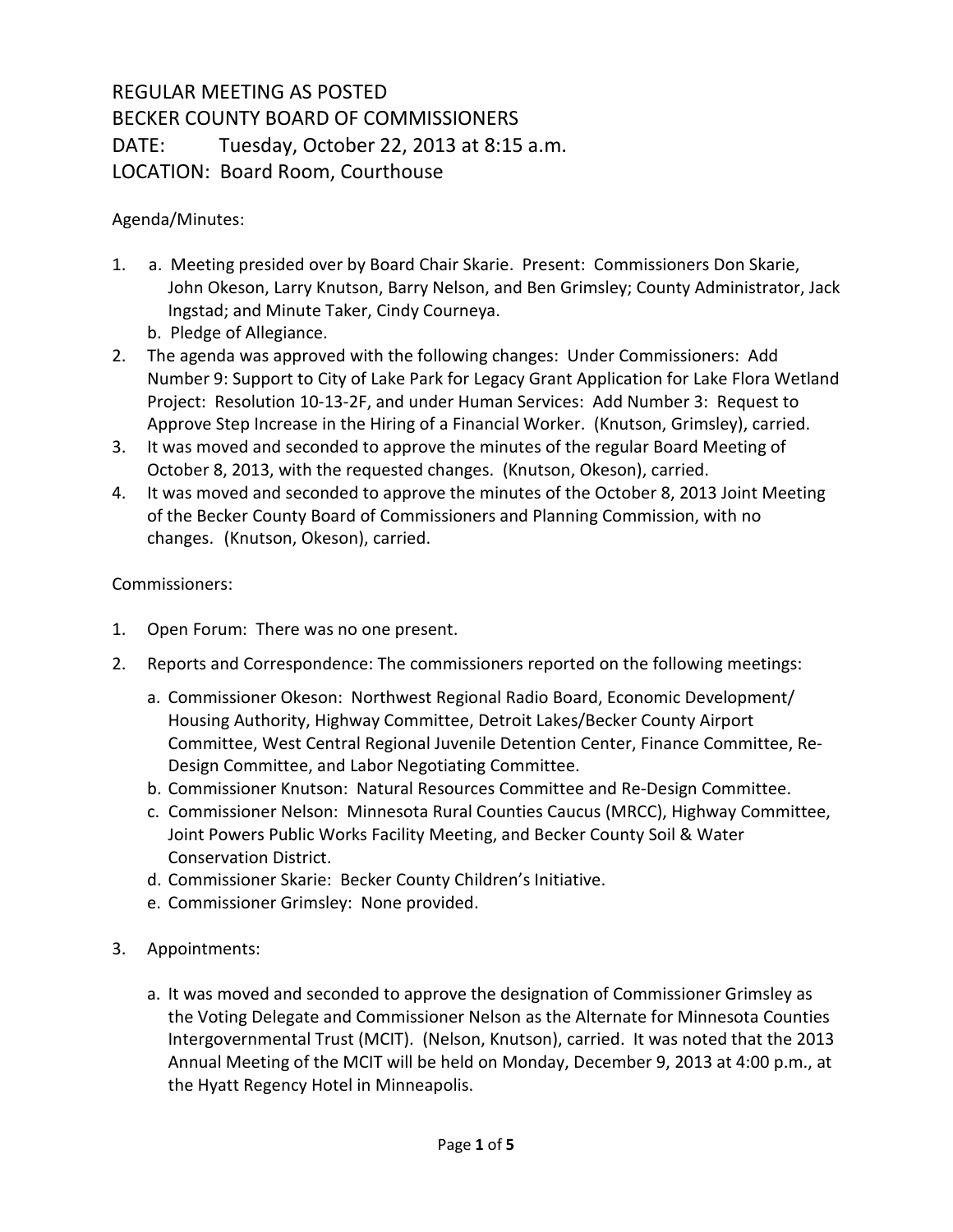- 4. It was noted that the Township Officer's Meeting is scheduled for Thursday, October 24, 2013 in the Jury Assembly Room of the Courthouse, beginning at 6:45 p.m..
- 5. It was moved and seconded to approve any of the Commissioner's attendance at the Association of Minnesota Counties (AMC) District 4 Fall Meeting scheduled for Friday, November 1, 2013, beginning at 8:00 a.m., at the Elbow Lake City Hall, Elbow Lake, Minnesota, with per diem and mileage reimbursement. (Nelson, Grimsley), carried.
- 6. It was moved and seconded to approve Resolution 10-13-2E, to change the Budget Hearing date and time to Thursday, December 5, 2013, beginning at 6:15 p.m., in the Board Room of the Courthouse. (Grimsley, Nelson), carried.
- 7. The AMC Annual Conference is scheduled for December  $9 11$ , 2013 at the Hyatt Regency in Minneapolis and all commissioners are planning to attend.
- 8. The Ag. Issues Forum by the Agri-Business Committee of the Detroit Lakes Chamber of Commerce is scheduled for Thursday, December 12, 2013 at the Callaway Community Center.
- 9. It was moved and seconded to approve Resolution 10-13-2F, to support the City of Lake Park's Legacy Grant application for the Lake Flora Wetland Project, and with the additions to said resolution, as requested. (Nelson, Knutson), carried.

Auditor-Treasurer: Licenses and Permits: Ryan Tangen presented:

- 1. It was moved and seconded to approve the Annual Tobacco License Renewals as presented, with the exception of Joy M. McNamara for County 17 Club – Lake View Township, as the request was withdrawn:
	- a) Richard B. Sherbrooke Cormorant Store Inc. Cormorant Township;
	- b) Franklin J. Andersen Strawberry Lake Store Sugar Bush Township;
	- c) Karen & Chris Heinz 59er Detroit Township;
	- d) Peggy Branstrom Osage Bait & Tackle Osage Township;
	- e) Daryl Moran Sr. Chief Corner Store Pine Point Township;
	- f) Gabriel J. Line Tri Lakes Roadhouse Cormorant Township;
	- g) Aaron A. Aslesen Lakes Corner Liquors Erie Township;
	- h) Community Co-Ops of Lake Park C-Store Lake Park Township;
	- i) Cynthia Lou Knoll Toad Lake Store Toad Lake Township;
	- j) Roger L. Nelson Elbow Lake Store & Bar Round Lake Township;
	- k) James Rivers OCS Osage Township;
	- l) Seven Sisters Spirits LLC Lake View Township;
	- m)Bradley J. Jernberg Schmitty's Landing Lake Eunice Township;
	- n) Shanda L. Askland Lakes of Coffee & Liquor Cormorant Township;
	- o) John (Pete) Johnson Richwood Off Sale Inc. Richwood Township;
	- p) Shirley Kalberer County 6 Gas & Bait Lake View Township;
	- q) Glenn D. Werner Osage Country Market Osage Township;
	- r) Richard J. Bartelt Four Corners Erie Township;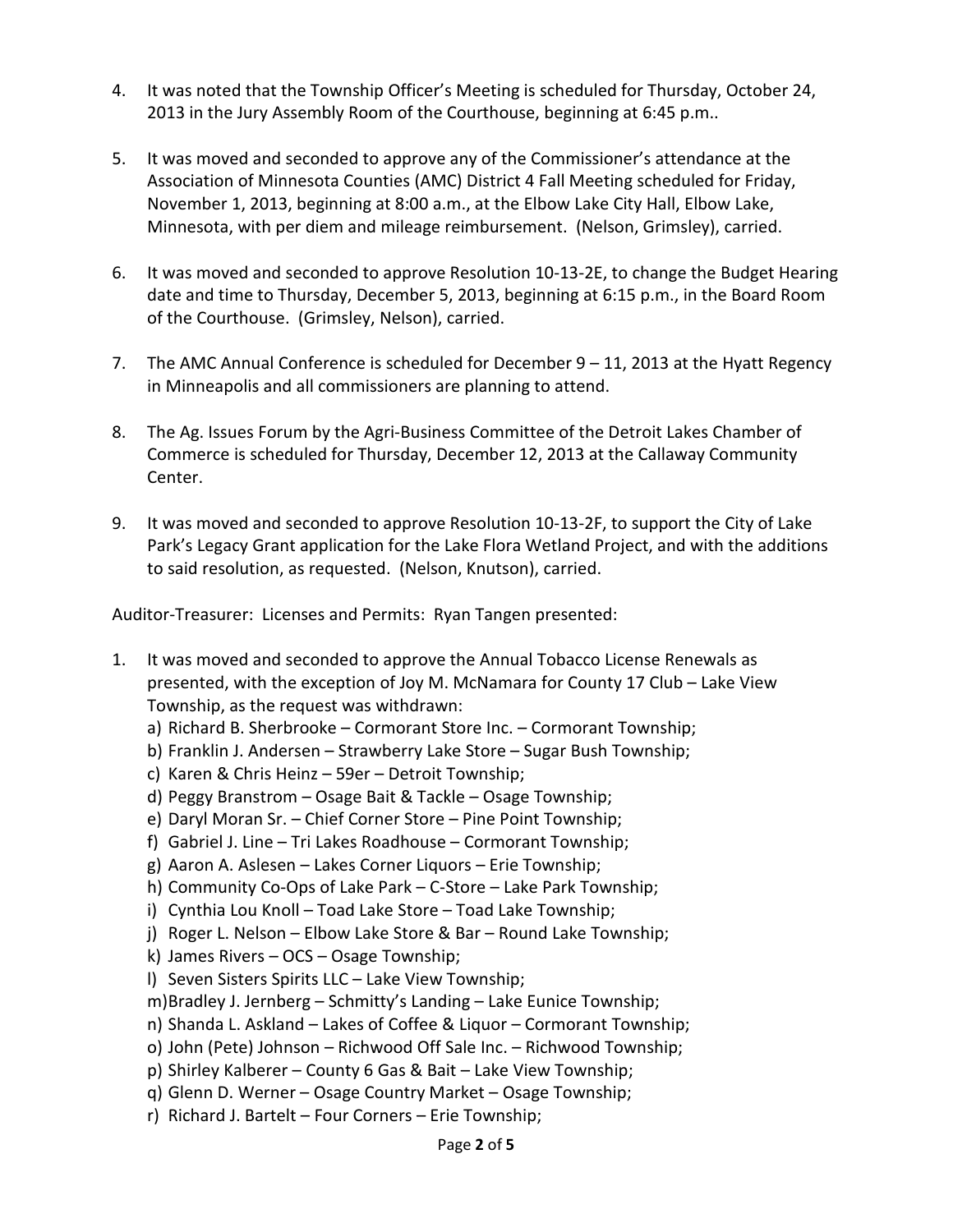- s) John (Pete) Johnson Richwood General Store Richwood Township;
- t) Rand F. Levy Soo Pass Ranch Lake View Township;
- u) Delheln Inc. Randy's Lake Eunice Lake Eunice Township;
- v) Patricia J. Maloney The Cormorant Pub Inc. Cormorant Township;
- w)Wayne M. Crawford Sunlite Bar & Grill Detroit Township;
- x) Susan M. Hosler Hoslers Two Inlets Country Store Two Inlets Township;
- y) Rayna L. Tucker Ice Cracking Lodge Round Lake Township;
- (Okeson, Nelson), carried.

Finance Committee: Ryan Tangen presented:

- 1. It was moved and seconded to approve the regular claims, additional claims, over-90-day claim, and Auditor's Warrants:
	- a. Additional Claims:
		- i. Payment to Central Specialties in the amount of \$60,238.16.
		- ii. Payment to Landwehr Construction in the amount of \$162,340.70.
	- b. Over 90-Day Claim:
		- i. Oral and Maxillofacial Surgery Association in the amount of \$550.00 due to prisoner collection process.
	- c. Auditor's Warrants (Tuesday Bills):
		- i. 10/08/2013 in the amount of \$41,239.72.
		- ii. 10/15/2013 in the amount of \$38,326.48.
	- (Okeson, Nelson), carried.
- 2. It was moved and seconded to approve a Memorandum of Understanding for an Environmental Services employee to work in excess of 29 hours a week for the remainder of 2013, and with the employee agreeing to the Memorandum of Understanding to waive insurance benefits eligibility. (Knutson, Nelson), carried.

Sheriff: Sheriff Kelly Shannon presented:

1. It was moved and seconded to approve the contract for ARMER Radio System Implementation Consulting and Project Management Services with Rey Freeman Communications Consulting, LLC, of Minnetonka, Minnesota, with the quote of \$58,000, and for the contract to continue through project completion. (Okeson, Knutson), carried.

Highway: Jim Olson presented:

- 1. It was moved and seconded to approve Resolution 10-13-2B, to authorize the County Engineer to hire one (1) winter seasonal employee. (Okeson, Nelson), carried.
- 2. It was moved and seconded to approve Resolution 10-13-2C, to accept the low quote from Titan Machinery, for a one-year lease option of \$8,218, and to authorize and direct the County Engineer to enter into said lease agreement for a 721F Case Wheel Loader from Kinetic Leasing, Inc., Fargo, North Dakota. (Knutson, Okeson), carried.
- 3. It was moved and seconded to approve Resolution 10-13-2A, to approve the request, as presented, for an advance of up to \$1,231,000, in County State Aid Highway Construction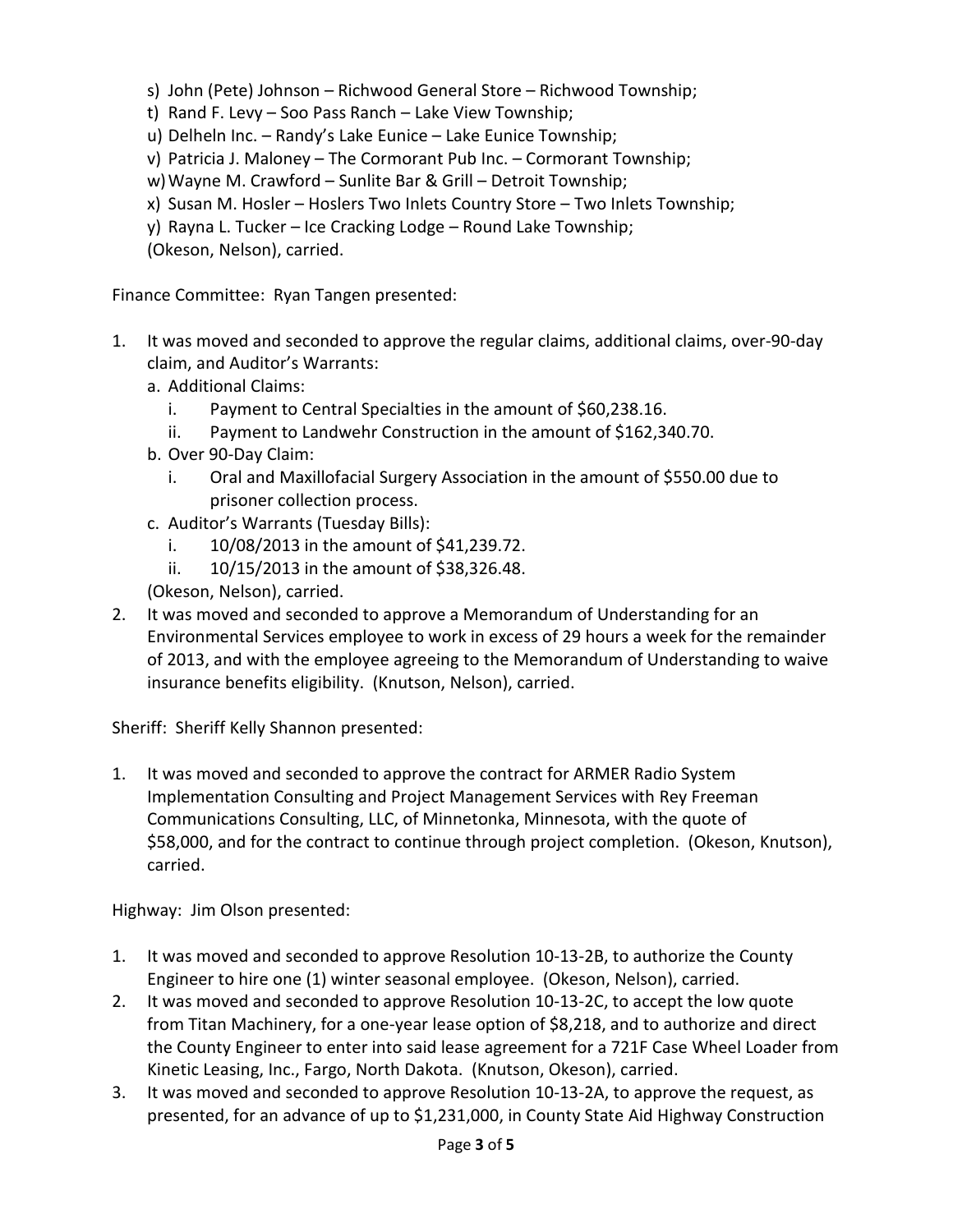Project Funds, in accordance with Minnesota Rules 8820.1500, Subp. 9, and as outlined in said resolution. (Okeson, Nelson), carried.

Assessor: Steve Carlson presented:

1. It was moved and seconded to approve the Property Record Information System of Minnesota (PRISM) Implementation Grant Application to help pay for software changes needed to build a data set to interface with PRISM. (Grimsley, Nelson), carried.

Human Services: Nancy Nelson presented:

- 1. It was moved and seconded to accept the Human Services reports for Adult Services, Child and Family Services, Community Health, Financial Services, MCD (Mental/Chemical Dependency), and Transit. (Grimsley, Knutson), carried.
- 2. It was moved and seconded to approve the Human Services Claims for Human Services, Community Health, and Transit. (Okeson, Skarie), carried.
- 3. It was moved and seconded to approve the hiring of one (1) full-time Financial Eligibility Worker at a Step 8, rather than at Step 2 as previously approved on August 13, 2013 through Resolution 08-13-1B, due to the number of years experience, background, and qualifications of said hire. (Nelson, Okeson), carried.

Natural Resources Management (NRM)/Parks & Recreation: Marty Wiley and Guy Fischer presented:

- 1. It was moved and seconded to authorize the solicitation of quotes for 2015 Tree Seedlings, as presented. (Knutson, Nelson), carried.
- 2. It was moved and seconded to authorize the solicitation of quotes for the Spring 2014 Planting Crew, as presented. (Knutson, Nelson), carried.
- 3. It was moved and seconded to approve Resolution 10-13-2D, to approve the granting of an easement for Spruce Grove Township, across tax-forfeited land located in the SE ¼ of Section 27, T138N, R37W, to provide access to a landlocked private parcel, and as outlined in said resolution. (Knutson, Nelson), carried.
- 4. It was moved and seconded to approve Resolution 10-13-2G, to approve the Legacy Grant Application for the Dunton Locks Tram Redevelopment Project, and that Becker County will act as the legal sponsor for the project, and that Martin Wiley, NRM Director, is authorized to apply to the Department of Natural Resources for funding of this project on behalf of Becker County. (Nelson, Okeson), carried.

Planning and Zoning: Patty Swenson presented:

- 1. It was noted that the request for an increase in per diems for the Planning and Zoning Committees was discussed with the Re-Design Committee and those recommendations will be presented at the Budget Hearing, during the consideration of the 2014 budget.
- 2. It was moved and seconded to concur with the Planning Commission (October 15, 2013) to approve the request as submitted by David Sherbrooke, for a Preliminary Plat consisting of 24 parcels located at County Highway 11 in Lake Eunice Township, and with the parcels to